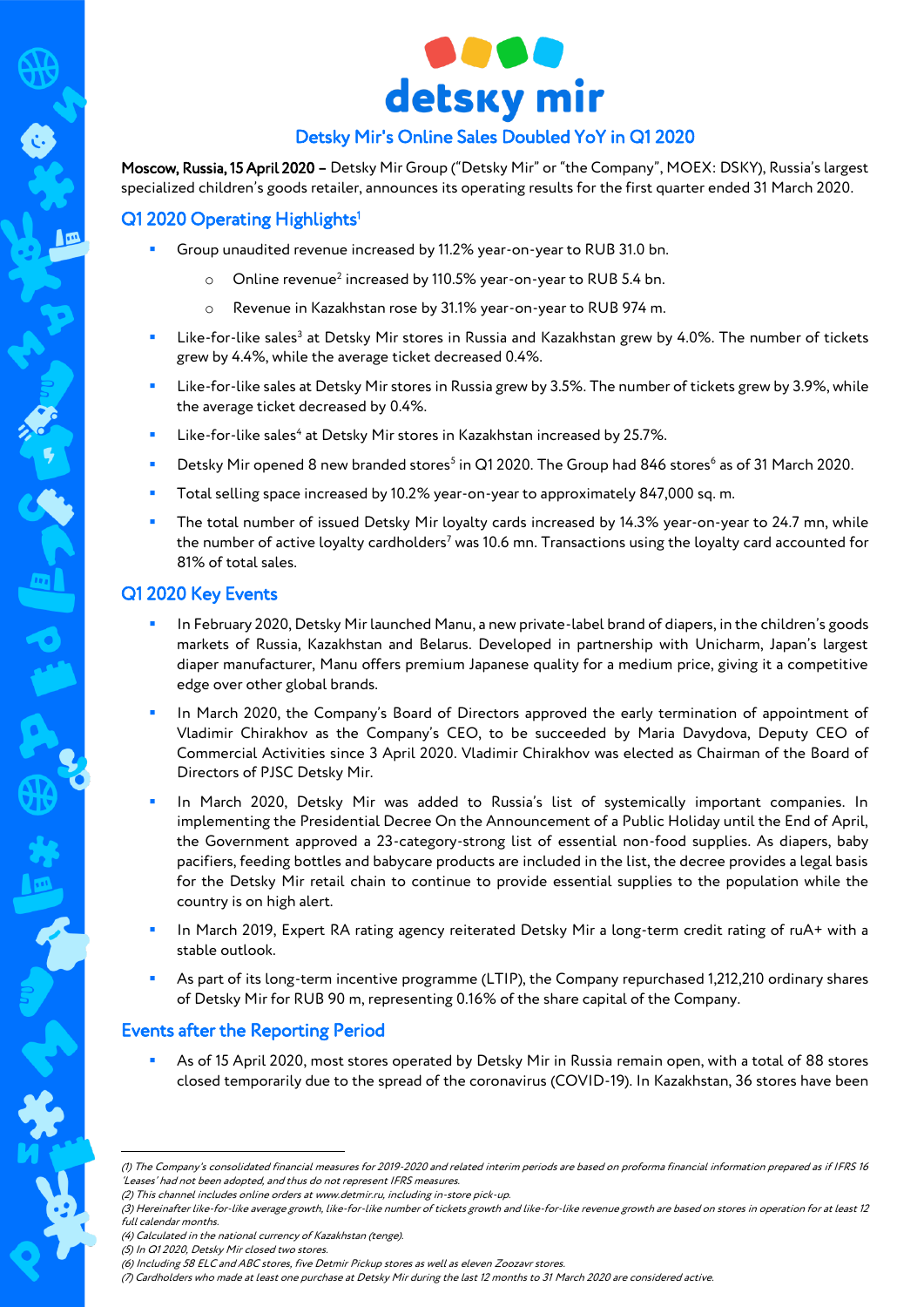temporarily closed, with pickup points set up at 19 closed locations for customers to be able to collect the goods ordered from the Detsky Mir online store.

| Q1 2020 | Q1 2019                  | Change   |
|---------|--------------------------|----------|
| 846     | 748                      | $+13,1%$ |
| 772     | 674                      | $+14,5%$ |
| 58      | 68                       | $-14,7%$ |
| 11      | 6                        | +83.3%   |
| 5       | $\overline{\phantom{0}}$ |          |
| 847     | 769                      | $+10,2%$ |
|         |                          |          |

| Q1 2020 | Q1 2019  | Change    |
|---------|----------|-----------|
| 4.0%    | 7.2%     | -3,2 p.p. |
| 4.4%    | 8.2%     | -3,8 p.p. |
| $-0.4%$ | $-0.9\%$ | +0,5 p.p. |
|         |          |           |

| Detsky Mir in Russia                   | Q1 2020 | Q1 2019  | Change      |
|----------------------------------------|---------|----------|-------------|
| Like-for-like revenue growth           | 3.5%    | 6.6%     | -3,1 p.p.   |
| Like-for-like number of tickets growth | 3.9%    | 7.5%     | $-3,6 p.p.$ |
| Like-for-like average ticket growth    | $-0.4%$ | $-0.9\%$ | $+0,5$ p.p. |

#### Vladimir Chirakhov, PJSC Detsky Mir Chairman of the Board of Directors, said:

"At Detsky Mir, we are more than just the industry leader – today, we are systemically important company to Russia, as we play a socially significant role of providing children with essential food and non-food items. The prominent position that Detsky Mir occupies in the Russian market is all down to our affordable prices, wide choice of children's goods, a well-developed e-commerce platform, convenient store locations, and a strong social commitment.

"During the 2014–2015 crisis, our team proved its worth by delivering the best set of results in the Company's entire history, and the success of our chosen strategy has been time and time again evidenced by our robust financial performance and strong levels of interest from investors. Once more we have been able to take all the necessary steps in anticipation of considerable risks to our business: adapting business processes to facilitate quick responses to a rapidly changing environment, maximizing safety for our employees and customers, as well as ensuring we have the required inventory of essential goods.

"This superior agility and our overall success are driven by Detsky Mir's high-performance team, which over the past eight years has been consistently proving that the Company can tackle any challenge, and is well positioned for the growth opportunities that lie ahead."

#### Maria Davydova, PJSC Detsky Mir Chief Executive Officer, said:

"Despite the challenging economic and epidemiological situation both in Russia and on a global scale, Detsky Mir has delivered strong business growth: our consolidated unaudited revenue rose by 11.2% year-on-year to RUB 31.0 billion.

"We made a strong showing over the New Year season and the traditional Russian 'Men's Day' and 'Women's Day' holiday period during the first quarter. However, the significant growth in demand for essential goods seen in mid-March was followed by a marked decline in traffic across shopping malls in the last ten days of the month. As a result, like-for-like sales in Russia and Kazakhstan increased by 4.0%, driven largely, as before, by the growth in the number of tickets, at 4.4% in Q1 of 2020.

"Essentials like diapers, baby food and babycare products were the fastest growing categories in the first quarter, increasing their share in the chain's total revenue by 1.7 p.p. year-on-year to 36%. In the apparel and footwear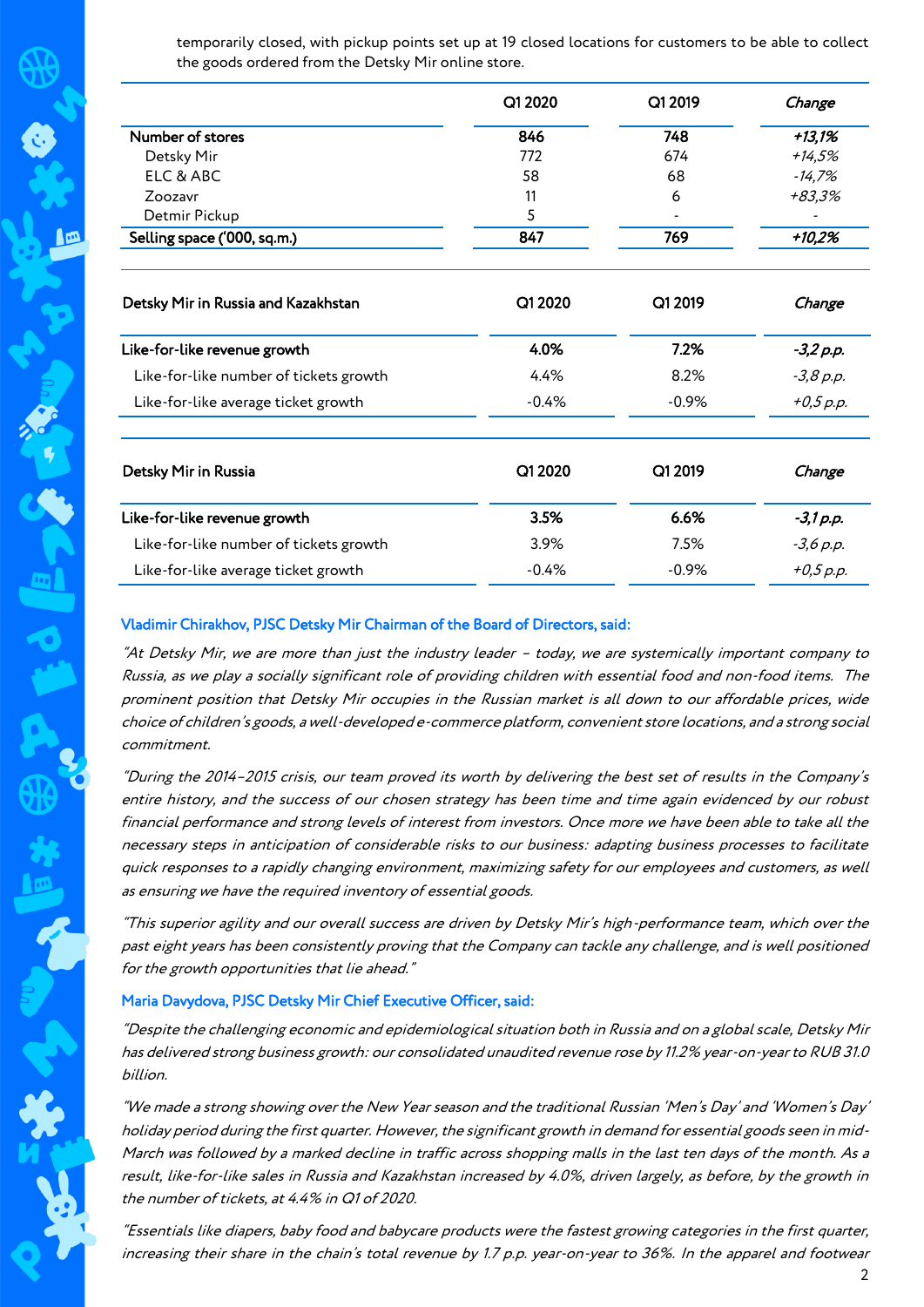category, we successfully sold off our winter collection and generated strong sales at the start of the spring/summer season, with the share of these goods hitting 24% of total Detsky Mir sales in Russia.

"Toys were also a strong performer in Like-for-like sales; however, their share in Detsky Mir's total sales decreased to 31% in Q1, on the back of strong demand for essential items. The month-end spike in demand for arts and crafts and board games brought the share of this category in total toys sales up to 17.6% for March 2020 (up 1.4 p.p. yearon-year).

"We have been pushing private labels across all categories, maintaining our strong focus on the transition to direct import contracts to provide the best price guarantee to our customers. The share of private labels and direct contracts in total sales has grown by 2.1 p.p. year-on-year to 39.6% over the first quarter.

"The current market dynamics reinforce the role of e-commerce as the key business segment, and Detsky Mir has maintained superior customer service levels in online delivery, as consumers increasingly move their shopping online. Detsky Mir's online revenue more than doubled year-on-year to RUB 5.4 billion in Q1 2020. The online share of Detsky Mir's total sales in Russia reached 25% in March. This strong online performance was led by essentials, with sales of diapers and baby food more than tripling year-on-year on detmir.ru, amidst increased demand for our online courier delivery service. We leverage our extensive retail network of brick-and-mortar stores to offer a next-day direct delivery option to our customers in the 30 largest Russian cities. Nevertheless, our in-store pickup service for online orders remains the biggest sales channel, accounting for 80% of total sales in March. Our new mobile app has also been increasingly gaining traction with our customers since its launch in late 2019, with as many as 2.1 million downloads at Q1-end, and a 40% share of online sales in the last week of March.

"We are also delighted with the strong performance of our key pilots in Q1 2020: the apparel and footwear category expanded its assortment by 50% to 30,000 SKUs, driven by our marketplace development efforts. We expect the assortment in this category to grow to 50,000 SKUs by the end of the second quarter, and have plans to launch a marketplace for fast moving consumer goods. Our piloted Detmir Pickup compact stores and Zoozavr pet supplies stores have absolutely smashed their sales targets, emerging as strong performers in the current market environment. Detailed growth plans for these chains will not be announced until the end of Q2 2020, when we will take stock of the pilot outcomes.

"We have been agile in our responses to the emerging challenges surrounding the coronavirus (COVID-19) outbreak. We are fully aware of the Company's responsibilities, and the social importance of our continued work during this challenging lockdown period, and have rolled out 'contactless' online delivery to maximize safety for our customers stuck at home. Our online store couriers and staff at offline stores and distribution centers have been fully equipped with the required personal protective equipment, and disinfection efforts have been stepped up across all our sales spaces and buildings."

 $000$ 

### For additional information:

一

Nadezhda Kiseleva Head of Public Relations Office: +7 495 781 08 08, ext. 2041 nkiseleva@detmir.ru

Sergey Levitskiy Head of Investor Relations Office: +7 495 781 08 08 ext. 2315 slevitskiy@detmir.ru

Detsky Mir Group (MOEX: DSKY) is a multi-format retailer and Russia's largest specialized children's goods retailer. The Group comprises the Detsky Mir and the Detmir Pickup retail chains, the ELC (Early Learning Centre in Russia) and the ABC retail chains, as well as the Zoozavr pet supplies retail chain. The Company operates a retail chain of 772 Detsky Mir stores located in 297 cities in Russia, Kazakhstan and Belarus, five Detmir Pickup stores, as well as 46 ELC, 12 ABC and eleven Zoozavr stores as of 31 March 2020. Total selling space was approximately 847,000 square meters